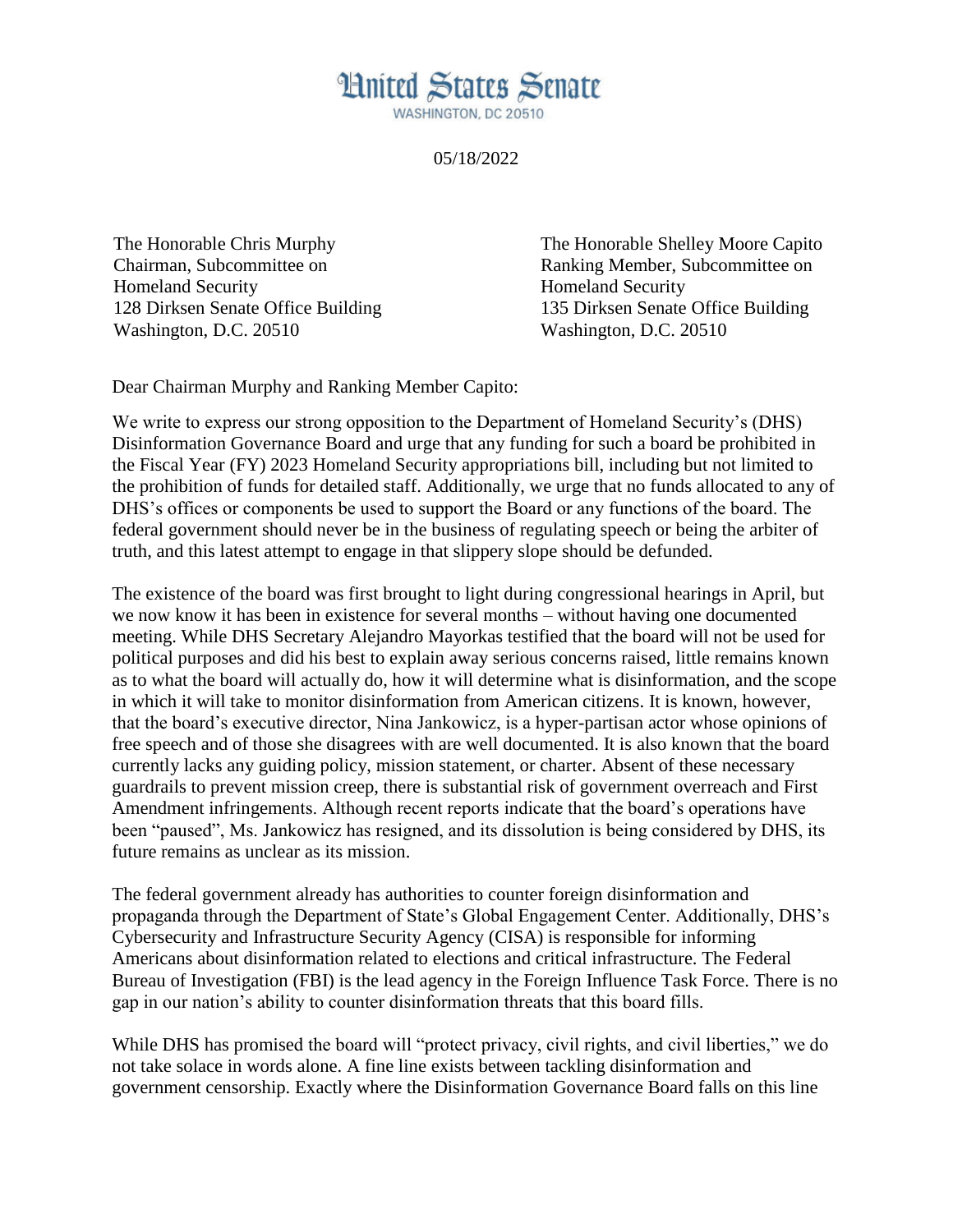remains unclear and the potential for abuse is so egregious that we urge any and all funding for the board be prohibited during the Homeland Security appropriations process.

Sincerely,

\_\_\_\_\_\_\_\_\_\_\_\_\_\_\_\_\_\_\_\_\_\_\_\_\_ **Steve Daines** 

United States Senator

 $\overline{\phantom{a}}$ 

James E. Risch United States Senator

uick Lissell

Charles E. Grassley United States Senator

 $\sim$ 

Mike Crapo United States Senator

 $\mu$ 

Kevin Cramer United States Senator

 $\Box$ 

Rick Scott United States Senator

sunthia Merium

Cynthia M. Lummis United States Senator

 $\swarrow$  W. March

Roger Marshall, M.D. United States Senator

 $O(f)$ 

Todd Young United States Senator

 $\frac{1}{2}$ 

Michael S. Lee United States Senator

 $max$ 

John Barrasso, M.D. United States Senator

 $\mathcal{L}_{\mathcal{D}}$ 

Thom Tillis United States Senator

 $\leq$ 

James Lankford United States Senator

aber terrely

John N. Kennedy United States Senator